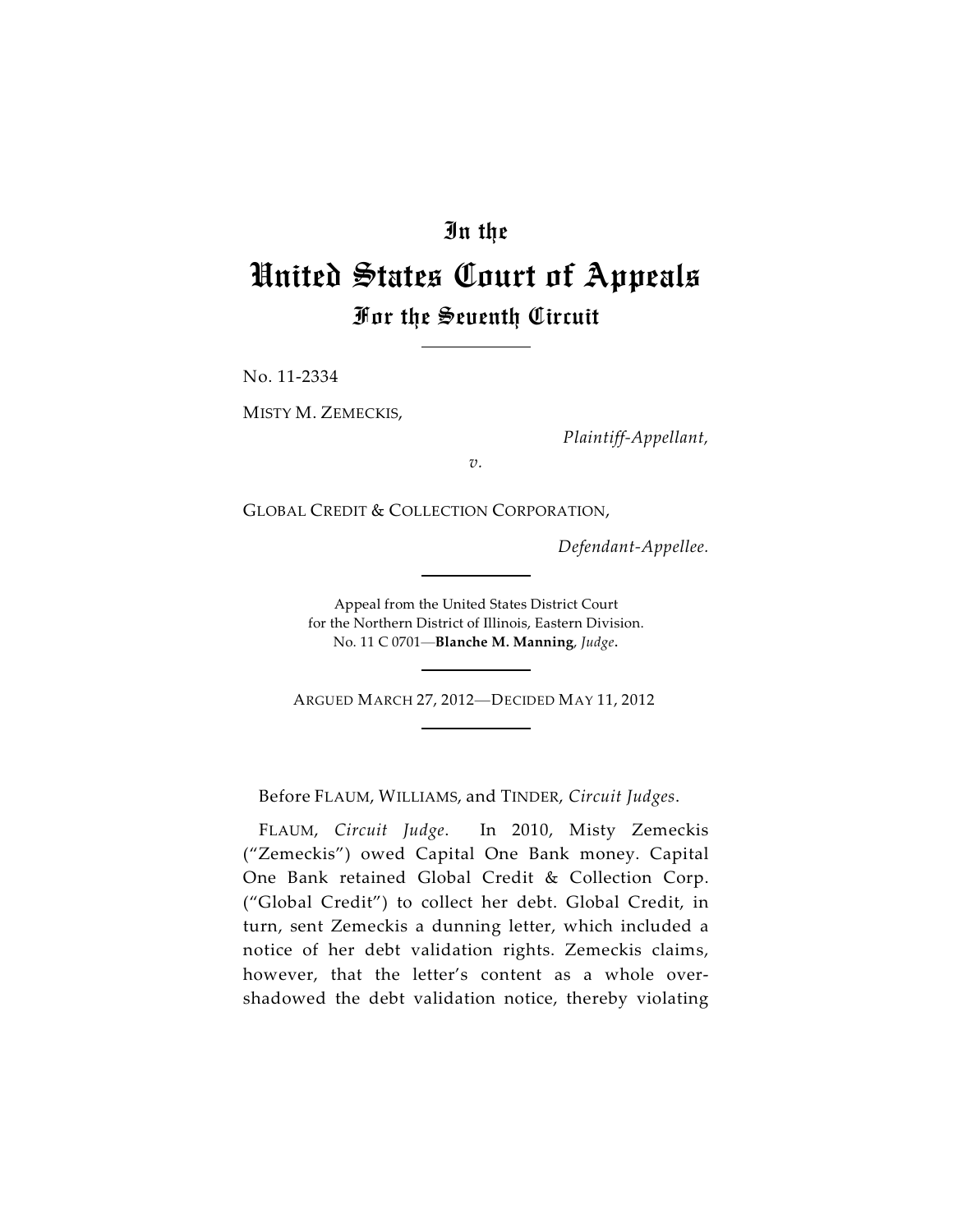Section 1692g of the Fair Debt Collection Practices Act (the "FDCPA"), 15 U.S.C. § 1692g. The district court disagreed and dismissed her claim. *See* FED. R. CIV. P. 12(b)(6). She presently appeals, arguing that the district court improperly rejected her request to conduct a consumer survey in order to prove that Global Credit's letter was confusing. We affirm the district court.

#### **I. Background**

On March 29, 2010, Global Credit, a debt collection company, sent Zemeckis a letter prompting her to pay her debt to Capital One Bank. Zemeckis, maintaining that the letter's content violated the FDCPA, brought a class action law suit against Global Credit. The letter's insistent language and repeated threats of legal action against her, she claimed, created a false sense of urgency that overshadowed statutorily mandated language informing her that she had thirty days to contest the validity of the debt. In particular, the letter "urge[d] [her] to take action now," as well as to "[c]all [Global Credit's] office today . . . ." It also stressed Capital One Bank's right to pursue legal action against her, warning that "[her] account now meets . . . [the] guidelines for legal action" and that "Capital One Bank (USA), N.A. may be forced to take legal action." Juxtaposed against the validation notice, which Global Credit placed on the back of the debt collection letter, the letter's language and structure obscured her legal rights and thwarted the notice required by the FDCPA.

Zemeckis contended that, in the alternative, the issue of whether the letter violated the FDCPA was an issue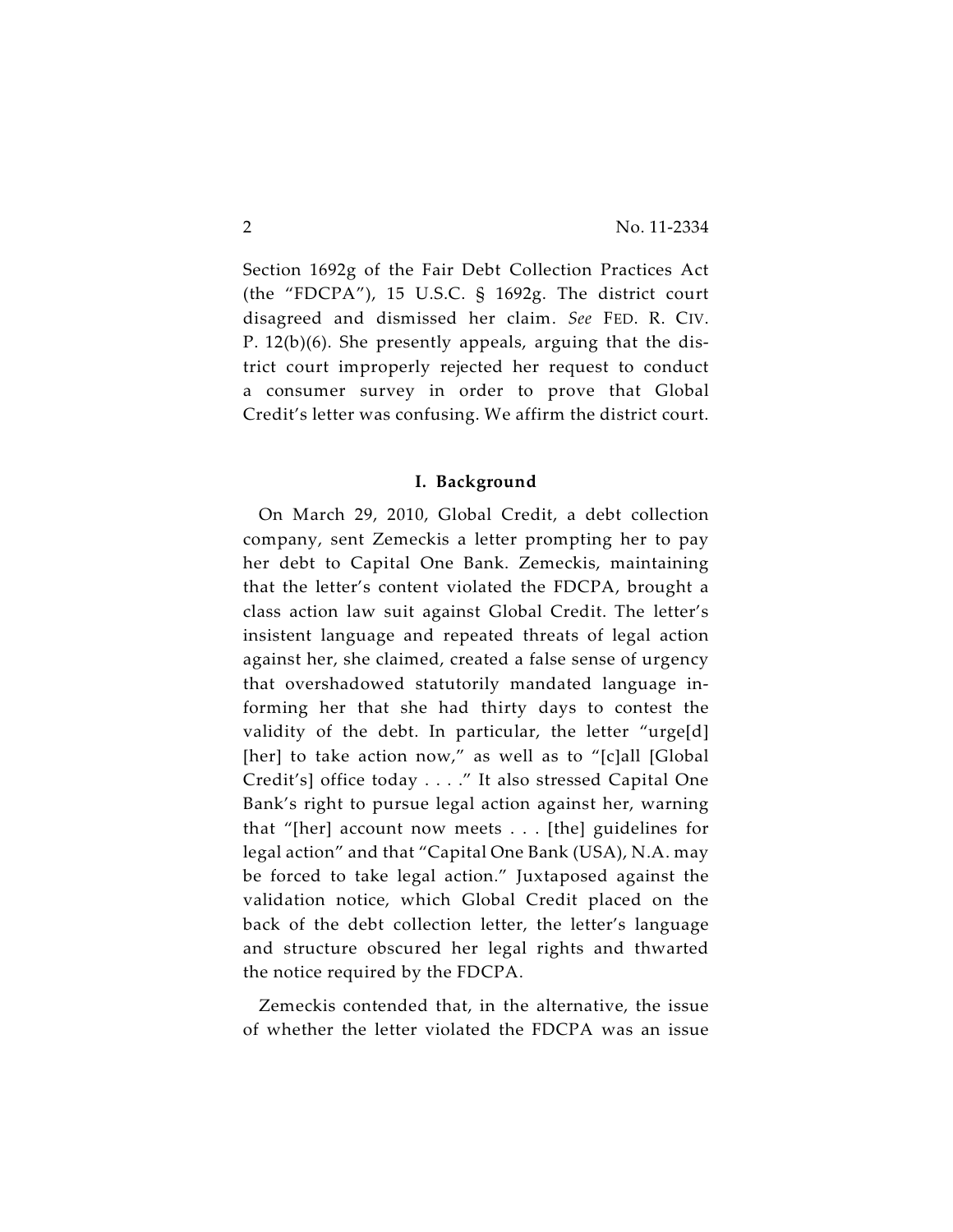of fact, and requested that the district court permit her to conduct a consumer survey to test the overshadowing or confusing nature of the letter.

On March 24, 2011, Global Credit filed a motion to dismiss under Rule 12(b)(6). The district court granted the motion, finding, first, that our precedent dismisses language like "act now" as puffery that does not subvert a debtor's notice of his thirty-day validation right. The district court concluded, second, that our case law upholds the placement of the mandatory validation notice on the back of a collection letter as comporting with the FDCPA, especially when clear language on the front of the letter instructs the debtor to read the back of the letter for important information. Accordingly, the district court ruled that the letter was permissible under the FDCPA as a matter of law and denied Zemeckis' request to conduct a consumer survey. She appeals.

#### **II. Discussion**

We review the grant of a motion to dismiss de novo, accepting all well-pled facts as true and construing all inferences in favor of the plaintiff. *Tamayo v. Blagojevich*, 526 F.3d 1074, 1081 (7th Cir. 2008). To survive a motion to dismiss, a complaint must "state a claim to relief that is plausible on its face." *Ashcroft v. Iqbal*, 556 U.S. 662, 678 (2009) (citing *Bell Atlantic Corp. v. Twombly*, 550 U.S. 544, 570 (2007)). A claim satisfies this pleading standard when its factual allegations "raise a right to relief above the speculative level." *Twombly,* 550 U.S. at 555-56; *see also Swanson v. Citibank, N.A.*, 614 F.3d 400, 404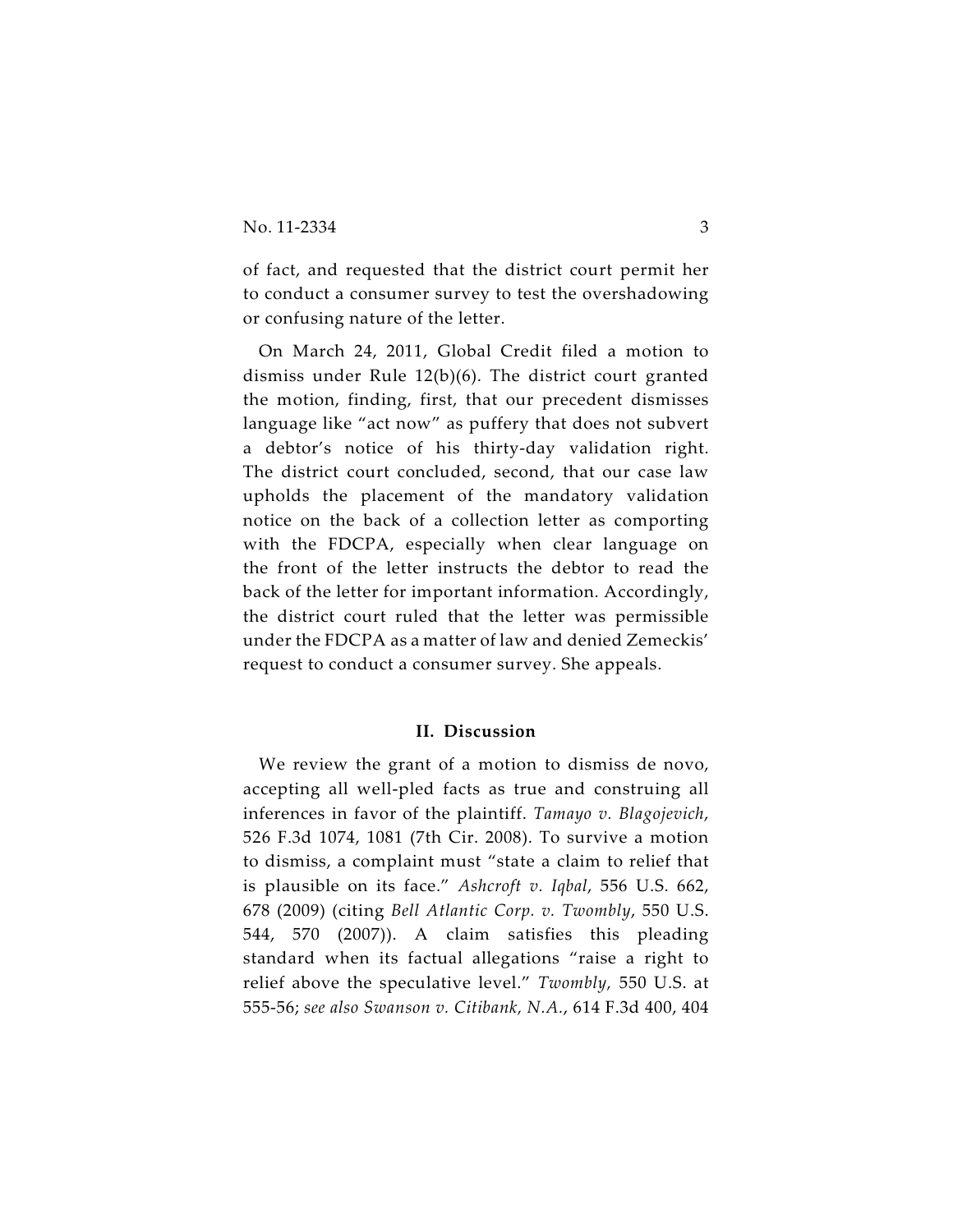(7th Cir. 2010) ("[P]laintiff must give enough details about the subject-matter of the case to present a story that holds together.").

## **A. Zemeckis Fails to State a Claim Under FDCPA Section 1692g**

Under Section 1692g, a debt collector's dunning letter to a debtor must contain:

(1) the amount of the debt; (2) the name of the creditor to whom the debt is owed; (3) a statement that unless the consumer, within thirty days after receipt of the notice, disputes the validity of the debt, or any portion thereof, the debt will be assumed to be valid by the debt collector; (4) a statement that if the consumer notifies the debt collector in writing within the thirty-day period that the debt, or any portion thereof, is disputed, the debt collector will obtain verification of the debt or a copy of a judgment against the consumer and a copy of such verification or judgment will be mailed to the consumer by the debt collector; and (5) a statement that, upon the consumer's written request within the thirty-day period, the debt collector will provide the consumer with the name and address of the original creditor, if different from the current creditor.

15 U.S.C. § 1692g(a). Section 1692g also dictates that "[a]ny collection activities and communication during the 30-day period may not overshadow or be inconsistent with the disclosure of the consumer's right to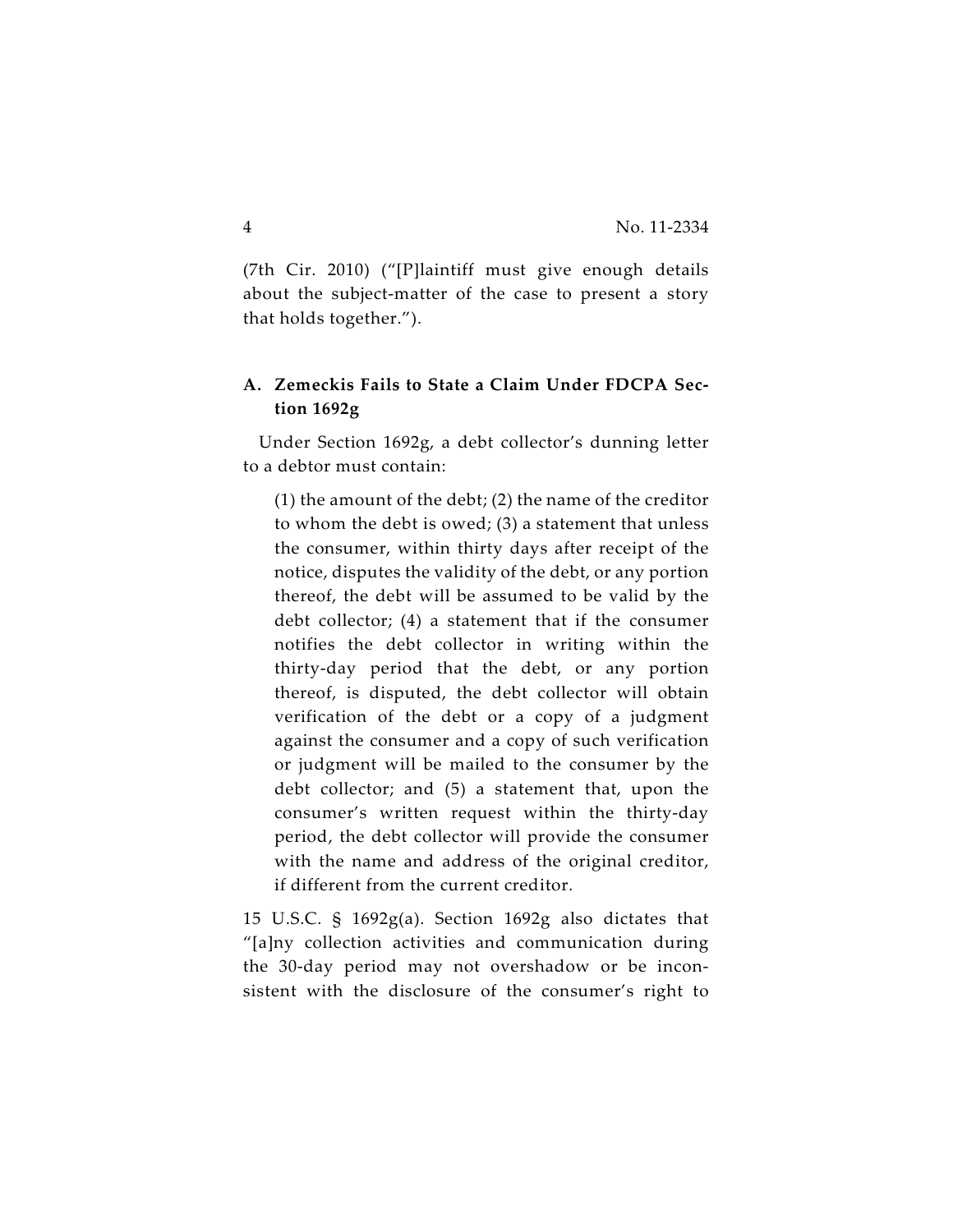dispute the debt or request the name and address of the original creditor." 15 U.S.C.  $\S$  1692g(b).<sup>1</sup>

As we evaluate a debt collection letter's compliance with the FDCPA, we apply the "unsophisticated consumer" standard. *Avila v. Rubin*, 84 F.3d 222, 226-27 (7th Cir. 1996). The letter must be clear and comprehensible to an individual who is "uninformed, naïve, [and] trusting," *Veach v. Sheeks*, 316 F.3d 690, 693 (7th Cir. 2003), but not without a rudimentary knowledge about the financial world or incapable of making basic deductions and inferences, *Wahl v. Midland Credit Mgmt., Inc.*, 556 F.3d 643, 645 (7th Cir. 2009). Furthermore, "a significant fraction of the population" must find the letter confusing in order to violate Section 1692g(b)'s prohibition of inconsistent or overshadowing language. *Taylor v. Cavalry Inv., L.L.C.*, 365 F.3d 572, 574-75 (7th Cir. 2004).

Zemeckis contends that Global Credit's letter is confusing to the unsophisticated consumer. The letter marries commands to act "now" and call Global Credit "today" with threats of legal action, fostering the im-

<sup>&</sup>lt;sup>1</sup> Section 1692g(b) was amended to proscribe overshadowing collection activities in 2006. Zemeckis argues that cases decided before the amendment are therefore irrelevant or less persuasive. However, the statutory amendment merely codified a rule that the courts had already instituted. *See, e.g.*, *Bartlett v. Heibl*, 128 F.3d 497, 500 (7th Cir. 1997) ("[T]he implied duty to avoid confusing the unsophisticated consumer can be violated by contradicting or 'overshadowing' the required notice."). We, therefore, consider with equal attention cases decided before or after the 2006 amendments.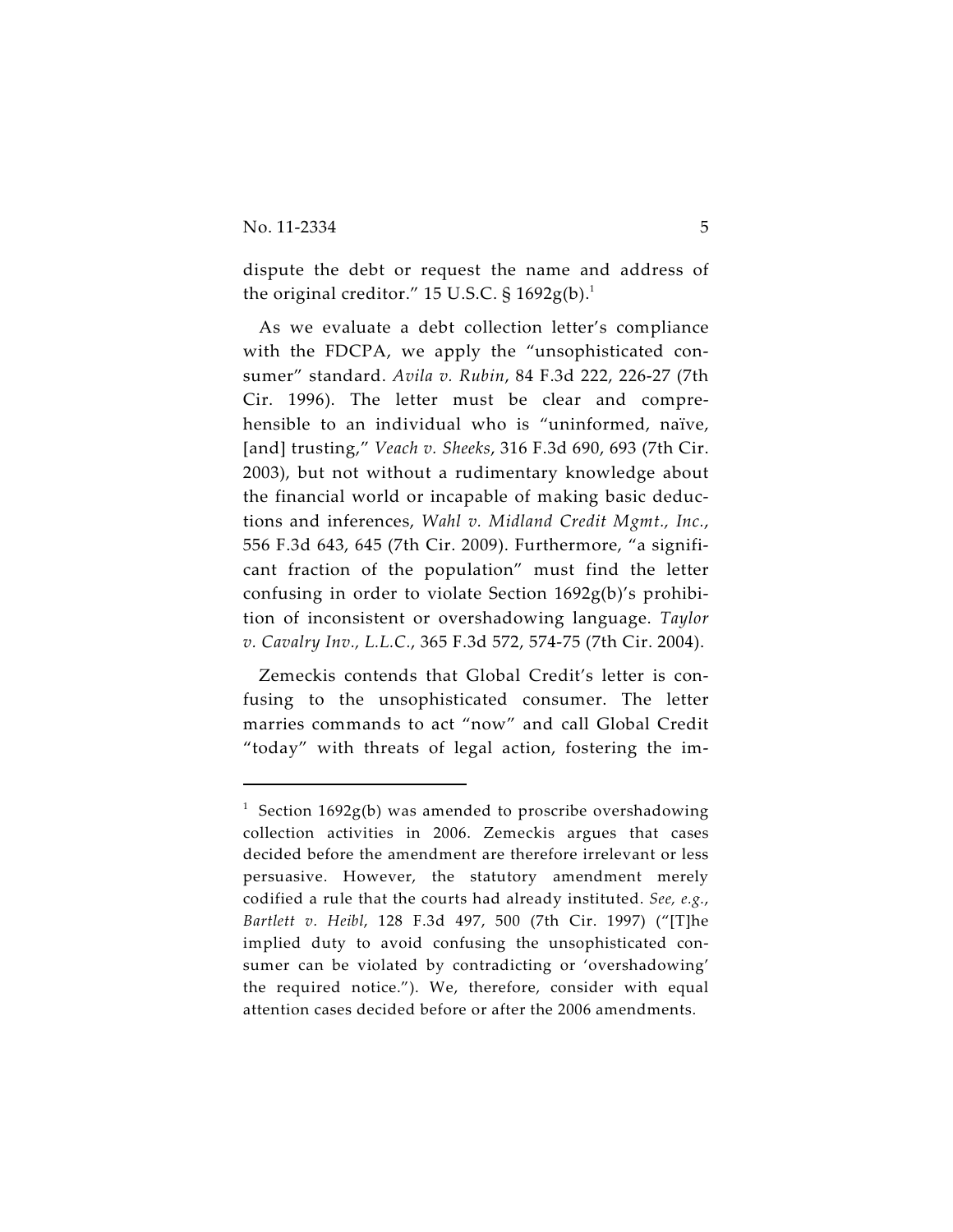pression that legal consequences are imminent if she does not pay the debt or contact them posthaste. This impression, she posits, inevitably and irreparably obscures her thirty-day window to contest the debt notice of which Global Credit included, but unhelpfully placed on the letter's backside.

As a general matter, we view the confusing nature of a dunning letter as a question of fact, *Evory v. RJM Acquisitions Funding L.L.C.*, 505 F.3d 769, 776 (7th Cir. 2007), that, if well-pleaded, avoids dismissal on a Rule 12(b)(6) motion. *See McMillan v. Collection Professionals, Inc.*, 455 F.3d 754, 759 (7th Cir. 2006) ("We have cautioned that a district court must tread carefully before holding that a letter is not confusing as a matter of law when ruling on a Rule 12(b)(6) motion because district judges are not good proxies for the unsophisticated consumer whose interest the statute protects." (internal quotation marks omitted)). Nevertheless, a plaintiff fails to state a claim and dismissal is appropriate as a matter of law when it is "apparent from a reading of the letter that not even a significant fraction of the population would be misled by it." *Taylor*, 365 F.3d at 574 (internal quotation marks omitted).

In analyzing whether a letter, on its face, contravenes Section 1692g(b), this Court has distinguished between language rushing the debtor to take action—to "act now"—and provisions that set deadlines contrary or contradictory to the thirty-day validation period. *Compare Taylor*, 365 F.3d at 575 (upholding as not confusing a dunning letter instructing the recipient to "[a]ct now to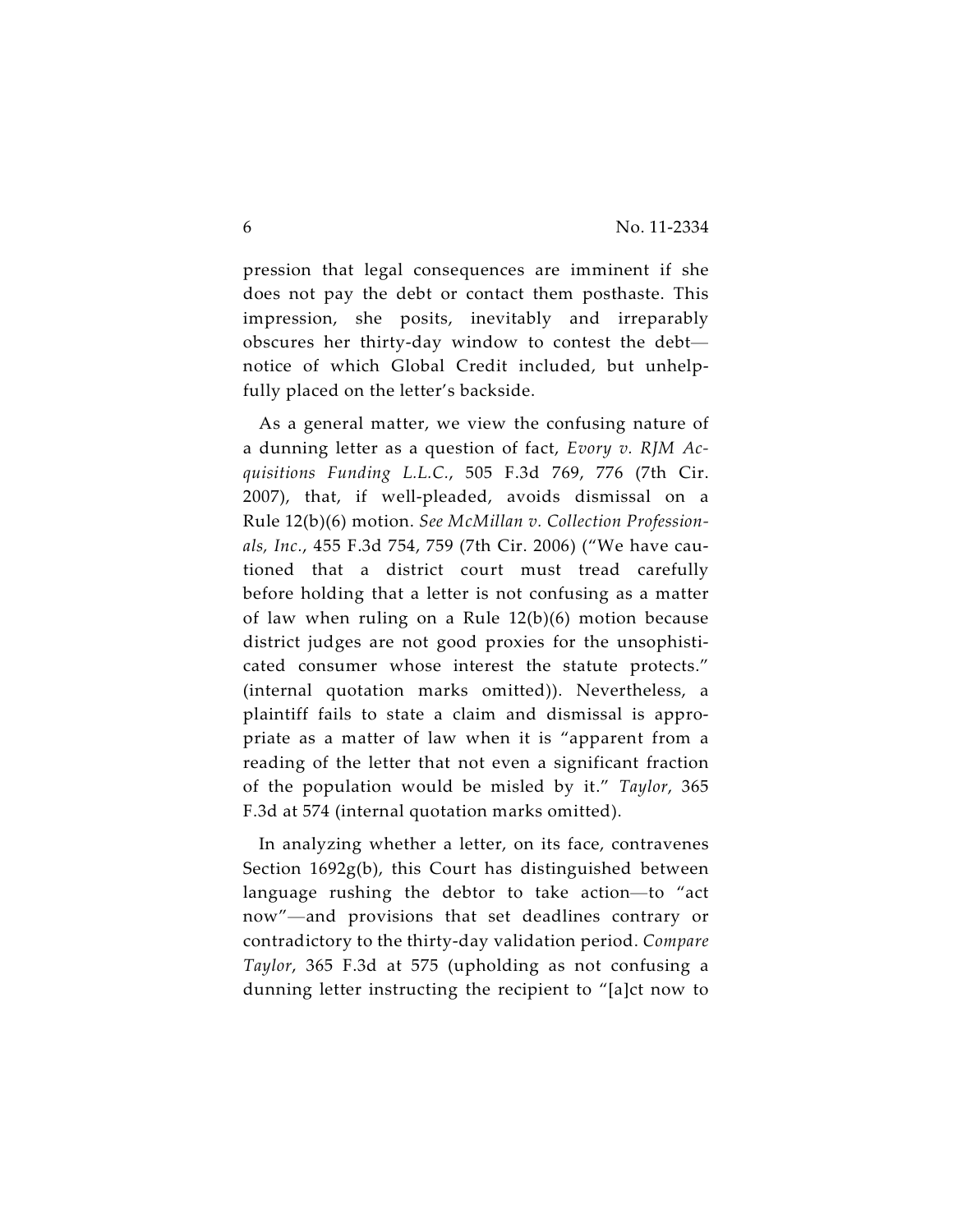satisfy this debt"), *with Bartlett v. Heibl*, 128 F.3d 497, 499, 502 (7th Cir. 1997) (rejecting as confusing a letter that contained notice of the thirty-day validation period, but also demanded that the debtor pay \$316 toward his debt or call the creditor within a week to avoid legal action), *Chauncey v. JDR Recovery Corp.*, 118 F.3d 516, 518, 519 (7th Cir. 1997) (rejecting as contradictory a letter that required receipt of payment within thirty days, thereby truncating a debtor's validation period), *and Avila*, 84 F.3d at 226 (rejecting as confusing a letter that followed its validation notice with a sentence stating, "[i]f the above does not apply to you, we shall expect payment . . . to be made within ten (10) days from the date of this letter"). We identify the former language as puffery, as "rhetoric designed to create a mood rather than to convey concrete information or misinformation." *Taylor*, 365 F.3d at 575. Puffery, without more, does not violate Section 1692g(b). Even the most unsophisticated debtor would realize that debt collectors wish to expedite payment, and urging him to hurry does not confuse or undermine his right to his validation period. *See id.* at 575-76.

The dunning letter that Global Credit sent to Zemeckis, at worst, contains puffery. Its suggestions to "take action now" and call "today" did not impose a deadline that contradicted her right to a thirty-day validation period. The requests that she call "now" or "today" were not tantamount to a request for payment, nor would an unsophisticated consumer understand them as such. *Accord Terran v. Kaplan*, 109 F.3d 1428, 1434 (9th Cir. 1997) (holding that a request for immediate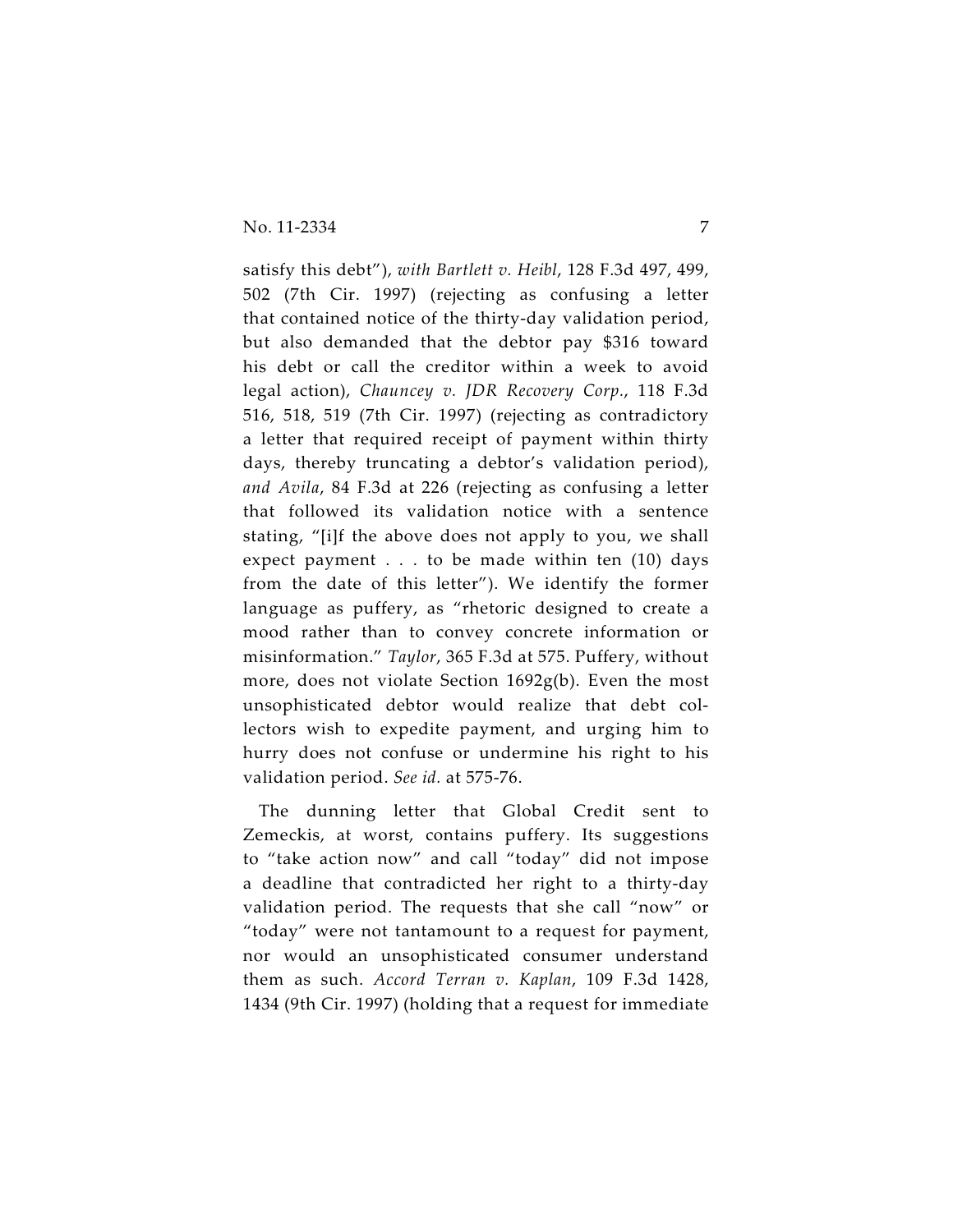telephone contact does not overshadow the mandated validation notice, especially since "the challenged language . . . [did] not require *payment* immediately" (emphasis in original) (internal quotation marks omitted)).

Global Credit's repeated threat of legal action similarly fails to convert the letter's puffery into a contradictory payment deadline. The letter warns only that Capital One Bank had the right to pursue legal action. It did not go so far as to mention that it had the right, as do all creditors, to initiate suit during the validation period, *see Bartlett*, 128 F.3d at 501. That information, if included, would have rendered the letter even more threatening and still would not have risen to a violation of Section 1692g(b). As written, the letter alerted Zemeckis only to the possible repercussions she faced for failing to pay.

Finally, locating the validation notice on the back of the letter, while undesirable, does not engender confusion sufficient to state a claim under the FDCPA. We rejected an identical argument in *Sims v. GC Services L.P.*, 445 F.3d 959, 963 (7th Cir. 2006), in which a debt collector placed the validation notice on the back of a collection letter. In *Sims*, the letter's front instructed the debtor, in bold, red, capitalized letters to "see reverse side for important consumer information." *Id.* at 964. We concluded that this warning adequately advised the uninformed consumer where to locate the relevant information about his rights and mitigated his risk of confusion. *Id.* at 964. The letter in this case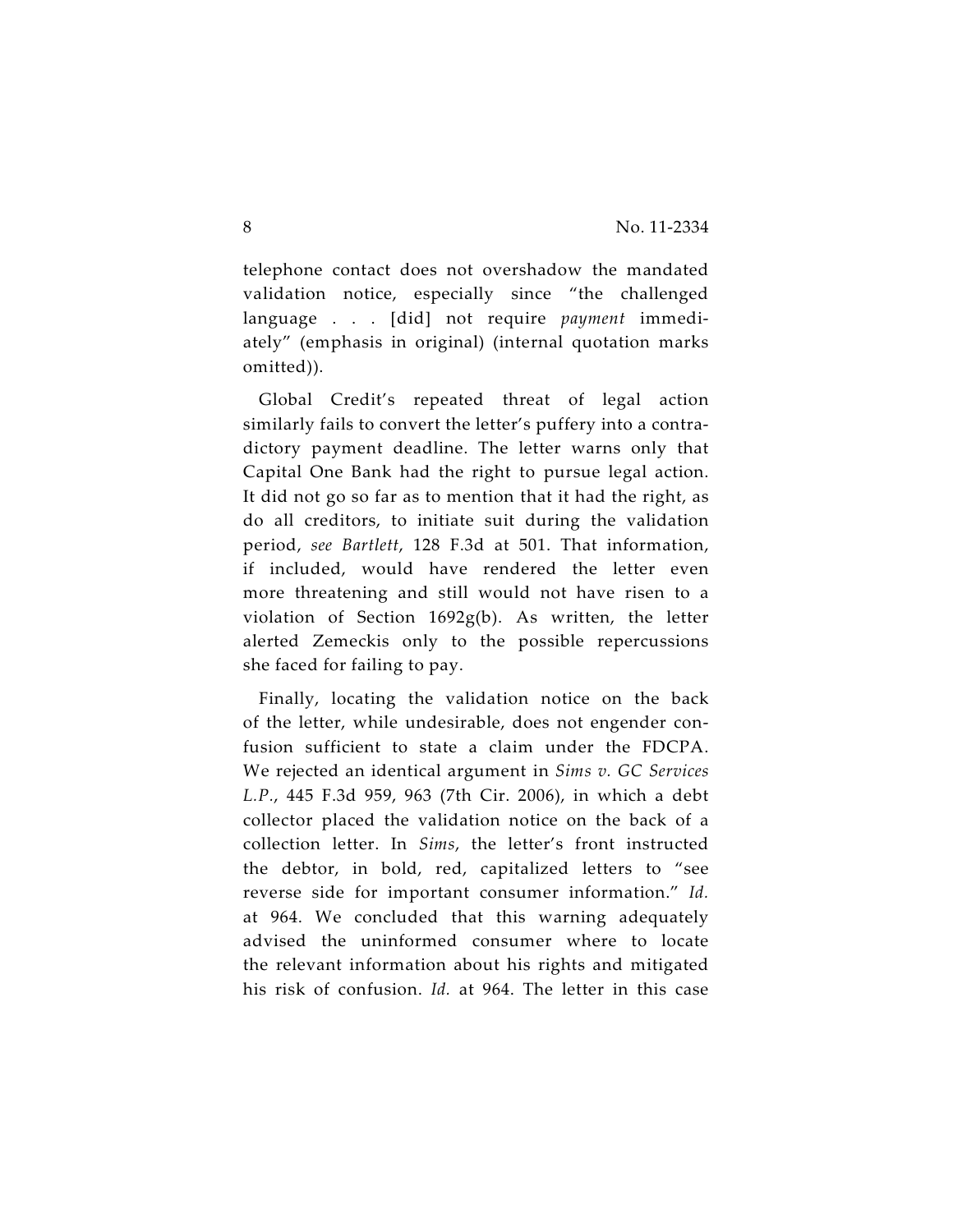proves virtually indistinguishable from that in *Sims*, warning, on the front of the letter and in all capital letters, that Zemeckis should "see [the] reverse side for important information." Global Credit also wrote the validation notice in bold typeface, making it easier to read than the notice we upheld in *Sims*, which was penned in gray ink. *See id*. at 961. While we in no way laud Global Credit's dunning letter as ideal or as an example of debt collection at its finest, *cf. Bartlett*, 128 F.3d at 501-02 (offering a model letter as guidance for complying with Section 1692g), neither its structure nor its diction cloud its meaning such that an unsophisticated consumer could not understand it or his rights. As a matter of law, Zemeckis fails to state a claim under Section 1692g(b), and the district court properly granted Global Credit's motion to dismiss.

#### **B. Denial of Opportunity to Submit Extrinsic Evidence**

Because we find the dunning letter clear on its face, we similarly affirm the district court's decision to dismiss Zemeckis' claim before she had the opportunity to conduct a consumer survey. We support consumer surveys as one means by which to illustrate the confusing nature of a dunning letter, *see McMillan*, 455 F.3d at 758 (quoting *Walker v. Nat'l Recovery, Inc.*, 200 F.3d 500, 501 (7th Cir. 1999)), but we decline to consider surveys when "no reasonable person, however unsophisticated, could construe the wording of the communication in a manner that . . . violate[s] [Section 1692g(b)]." *Id.* at 760. As Global Credit's dunning letter